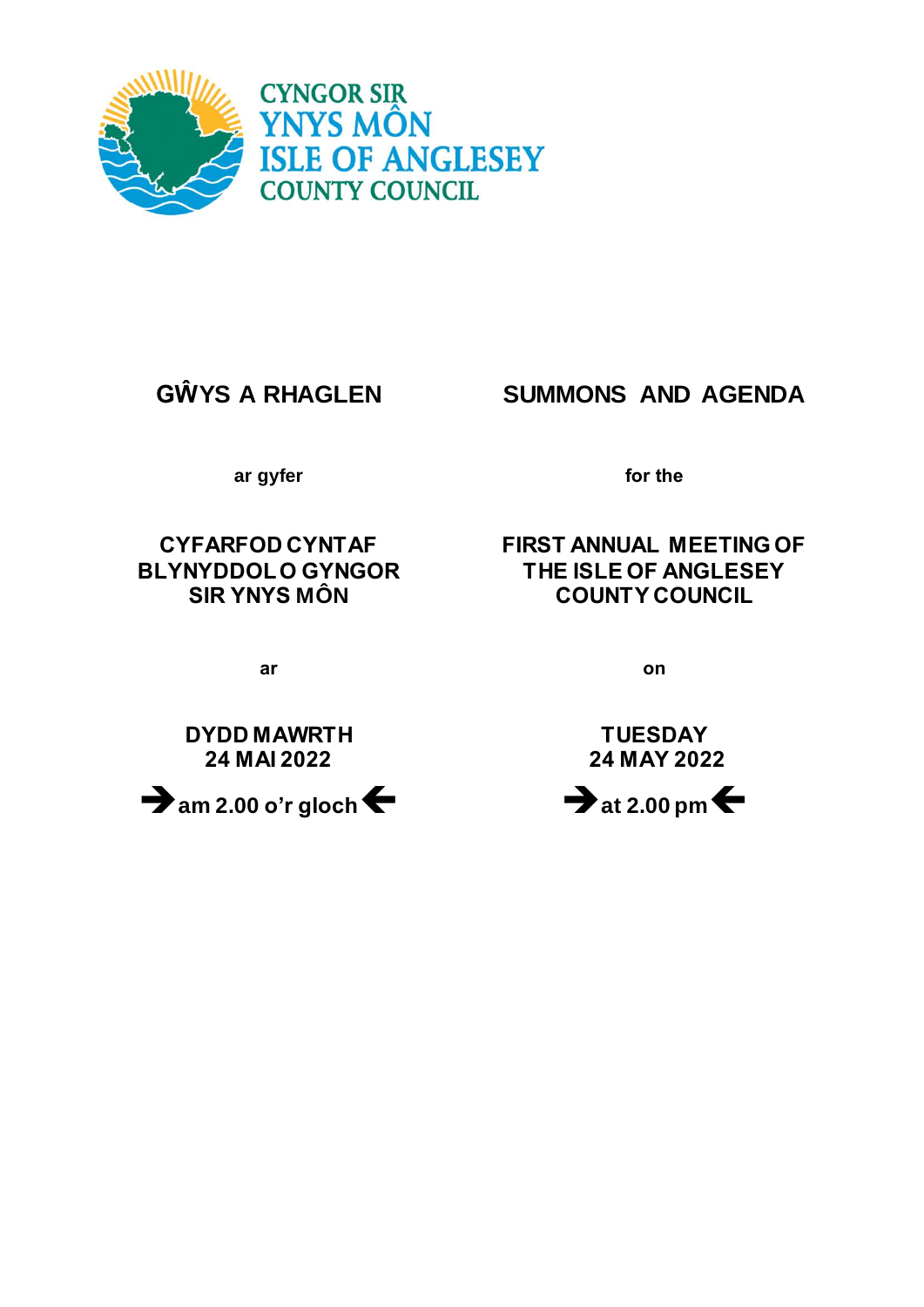*Please note that meetings of the Committee are streamed for live and subsequent broadcast on the Council's website. The Authority is a Data Controller under the Data Protection Act and data collected during this live stream will be retained in accordance with the Authority's published policy.*

# **A G E N D A**

# **1. CHAIRPERSON**

To elect a Chairperson of the Isle of Anglesey County Council for 2022/23.

#### **(Members are referred to the Order of Business regarding the ceremony for election of Chairperson of the County Council).**

#### **2. VICE-CHAIRPERSON**

To elect the Vice-Chairperson of the Isle of Anglesey County Council for 2022/23.

#### **3. ANNOUNCEMENTS**

To receive any announcements from the Chairperson or the Chief Executive and any closing remarks from the out-going Chair upon his term of office.

#### **4. DECLARATION OF INTEREST**

To receive any declaration of interest from a Member or Officer in respect of any item of business.

# **5. CANDIDATE'S PRESENTATION IN SUPPORT OF HER NOMINATION TO BE LEADER OF THE COUNCIL**

In accordance with Paragraph 2.7.3.1 of the Constitution, having already submitted a written presentation (manifesto) to the Chief Executive before 5.00pm on 12 May 2022 (which has been supported in writing by two other Councillors to the Chief Executive), an oral presentation will be submitted by the following candidate on her vision and values:-

Councillor: Llinos Medi Huws

**[Note 1: The nominated person will be asked to present her proposals and programmes to the Council and should be expected to take questions from Members].**

**[Note 2: Presentations should not exceed more than 10 minutes and any questions from the floor shall not exceed 10 minutes; making a maximum of 20 minutes in all for the candidate].**

#### **6. TO APPOINT A LEADER OF THE COUNTY COUNCIL**

To elect the Leader of the Isle of Anglesey County Council (normally a term of 5 years) in accordance with Article 7, and in particular the rules of procedure contained under Paragraphs 2.7.3.1 and 2.7.3.2 of the Council's Constitution.